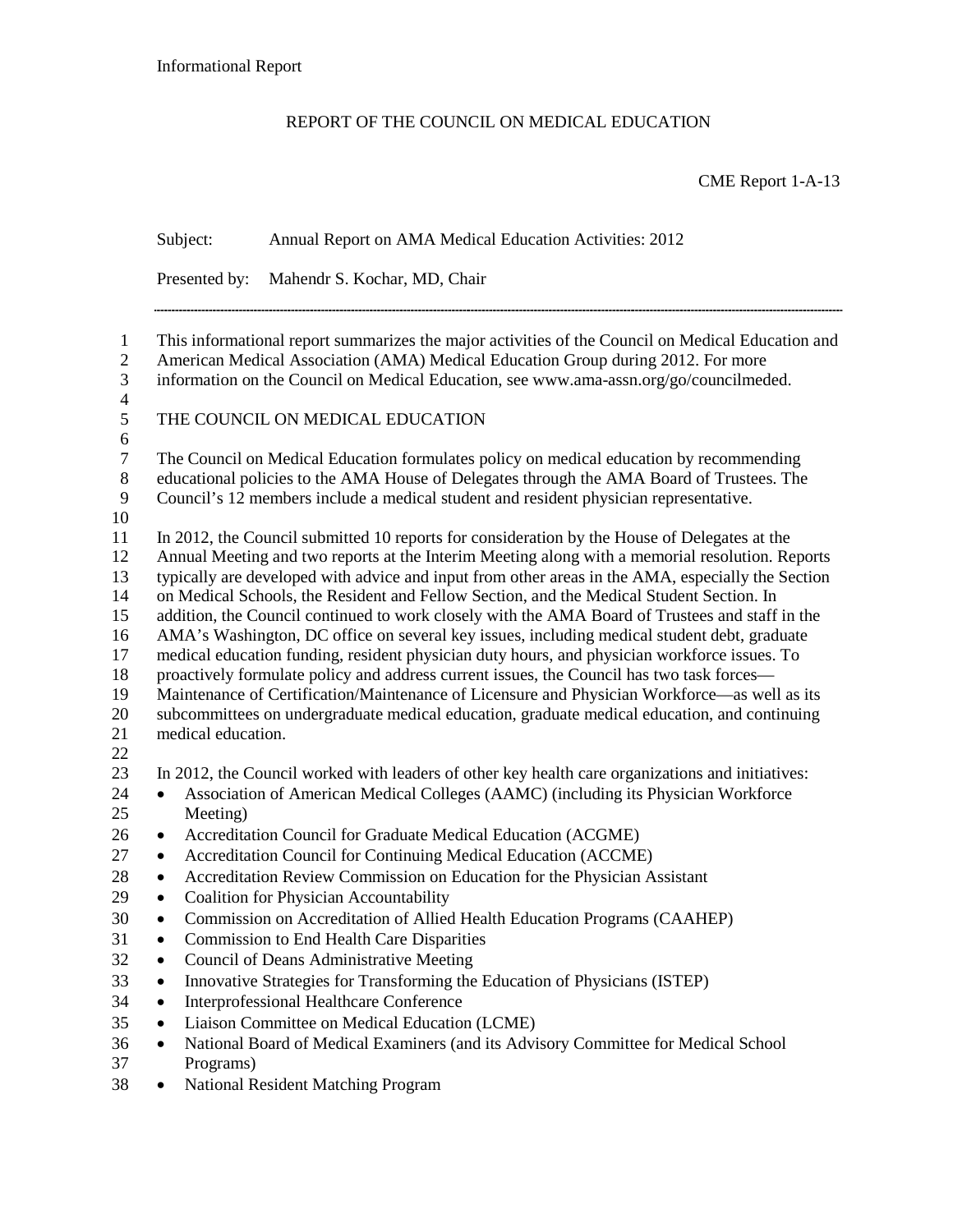| $\mathbf{1}$<br>$\mathbf{2}$ | One core activity of the Council is to identify and recommend qualified nominees to serve on                                                                                             |  |  |
|------------------------------|------------------------------------------------------------------------------------------------------------------------------------------------------------------------------------------|--|--|
| 3                            | organizations involved in medical education, accreditation and certification. Nominations are<br>reviewed by the AMA Board of Trustees. The nominations process involves solicitation of |  |  |
| $\overline{\mathcal{A}}$     |                                                                                                                                                                                          |  |  |
| 5                            | qualified AMA members from across the Federation and a careful review to identify                                                                                                        |  |  |
| 6                            | knowledgeable individuals who will work to enhance medical education. During 2012, the Council                                                                                           |  |  |
| $\boldsymbol{7}$             | vetted candidates and made recommendations to the BOT for over 30 AMA nominations and                                                                                                    |  |  |
| $\,8\,$                      | reappointments to external boards and committees.                                                                                                                                        |  |  |
| 9                            |                                                                                                                                                                                          |  |  |
|                              | As part of its role in monitoring professional standards in medical education and credentialing, the                                                                                     |  |  |
| 10                           | Council reviews and comments on proposed changes in medical education accreditation, licensure,                                                                                          |  |  |
| 11                           | and certification standards. In 2012, the Council reviewed the LCME's revised standards and                                                                                              |  |  |
| 12                           | proposed rules. In addition, the Council reviewed and commented on the ACCME's proposed                                                                                                  |  |  |
| 13                           | bylaws and 74 sets of new or revised program requirements of the ACGME. The Council also                                                                                                 |  |  |
| 14                           | reviewed and provided comments on the draft Report of the Maintenance of Licensure Workgroup                                                                                             |  |  |
| 15                           | on Clinically Inactive Physicians from the Federation of State Medical Boards (FSMB). Finally,                                                                                           |  |  |
| 16                           | the Council approved a revised agreement with the Royal College of Physicians and Surgeons of                                                                                            |  |  |
| 17                           | Canada to award AMA PRA Category 1 Credit <sup>TM</sup> .                                                                                                                                |  |  |
| 18                           |                                                                                                                                                                                          |  |  |
| 19                           | The Council also collaborated with other AMA entities:                                                                                                                                   |  |  |
| 20                           | Section on Medical Schools (SMS) on stakeholder input to the Council on Long Range<br>$\bullet$                                                                                          |  |  |
| 21                           | Planning and Development for 2014 AMA planning                                                                                                                                           |  |  |
| 22                           | BOT on the AMA Task Force on Invasive Procedures<br>$\bullet$                                                                                                                            |  |  |
| 23                           | Council on Ethical and Judicial Affairs on amendments to CEJA Opinion 9.011 on<br>$\bullet$                                                                                              |  |  |
| 24                           | <b>Continuing Medical Education</b>                                                                                                                                                      |  |  |
| 25                           | Council on Constitution and Bylaws on the joint report pertaining to the bylaws change<br>$\bullet$                                                                                      |  |  |
| 26                           | related to private practitioner requirement/election                                                                                                                                     |  |  |
| 27                           | Council on Medical Services on a joint report on physician-led interprofessional teams; a<br>$\bullet$                                                                                   |  |  |
| 28                           | manuscript based on this report is being prepared for publication.                                                                                                                       |  |  |
| 29                           |                                                                                                                                                                                          |  |  |
| 30                           | Other Council activities in 2012:                                                                                                                                                        |  |  |
| 31                           | Implemented new systems/formats for:<br>$\bullet$                                                                                                                                        |  |  |
| 32                           | Vetting and posting virtual testimony for the Annual and Interim Meetings<br>$\circ$                                                                                                     |  |  |
| 33                           | Convening sections to discuss reports/resolutions/issues of common interest<br>$\circ$                                                                                                   |  |  |
| 34                           | Hosted Stakeholders Forum during A-12 for 11 organizations and the Section on Medical<br>$\bullet$                                                                                       |  |  |
| 35                           | Schools (SMS) to discuss physician workforce issues                                                                                                                                      |  |  |
| 36                           | Conducted required review and made recommendations for changes to the Council's Rules                                                                                                    |  |  |
| 37                           | and Regulations                                                                                                                                                                          |  |  |
| 38                           | Served as judges for the AMA Research Symposium during the I-12 meeting<br>$\bullet$                                                                                                     |  |  |
| 39                           |                                                                                                                                                                                          |  |  |
| 40                           | Also in 2012, the Council engaged in a strategic planning process to identify priorities and focus its                                                                                   |  |  |
| 41                           | work for the next three to five years. The four priority strategies that the Council agreed upon as a                                                                                    |  |  |
| 42                           | result of this process are:                                                                                                                                                              |  |  |
| 43                           |                                                                                                                                                                                          |  |  |
| 44                           | Interface: Study the impact between residency and undergraduate medical education as well as<br>1.                                                                                       |  |  |
| 45                           | continuing medical education.                                                                                                                                                            |  |  |
| 46                           | Competency-based education (milestones): Work with the ACGME on its milestones project<br>2.                                                                                             |  |  |
| 47                           | and competencies across the continuum.                                                                                                                                                   |  |  |
| 48                           | 3. Enhance inter-professional relationships (team building).                                                                                                                             |  |  |
| $\sqrt{ }$                   | 11001101                                                                                                                                                                                 |  |  |

4. Ensure MOC/MOL processes are evidence-based.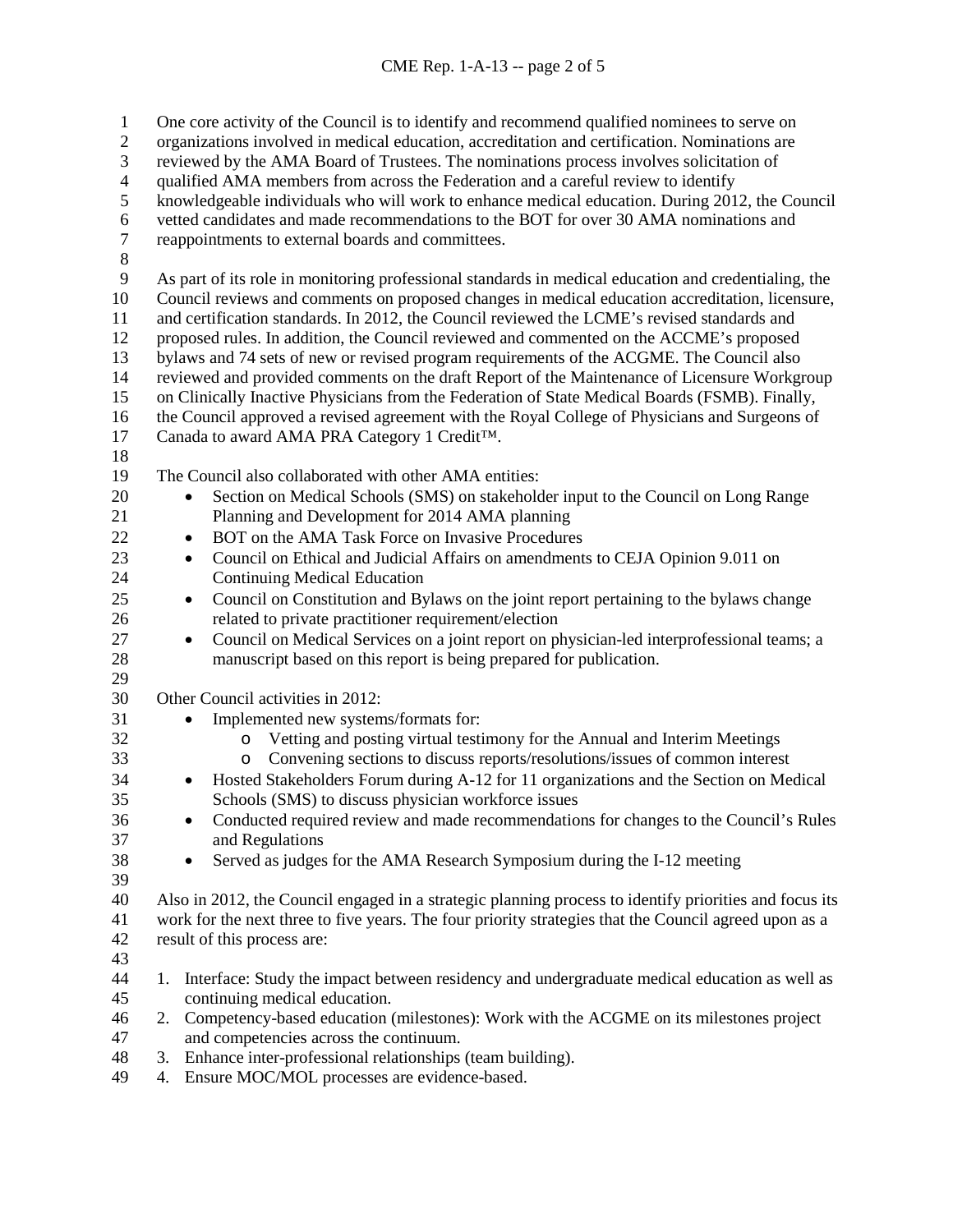| $\mathbf{1}$                                                                        | SECTION ON MEDICAL SCHOOLS                                                                                                                                                                                                                                                                                                                                                                                                                                                                                                      |  |
|-------------------------------------------------------------------------------------|---------------------------------------------------------------------------------------------------------------------------------------------------------------------------------------------------------------------------------------------------------------------------------------------------------------------------------------------------------------------------------------------------------------------------------------------------------------------------------------------------------------------------------|--|
| $\overline{c}$<br>3<br>$\overline{4}$<br>$\sqrt{5}$<br>$\sqrt{6}$<br>$\overline{7}$ | The SMS (www.ama-assn.org/go/sms) provides the leaders and faculty of all medical schools<br>accredited by the LCME or American Osteopathic Association (AOA) a voice in House of<br>Delegates deliberations and offers a forum for discussing and developing policies on medical<br>education and national research and health care issues.                                                                                                                                                                                    |  |
| $\,8\,$<br>$\overline{9}$<br>10<br>11<br>12<br>13<br>14                             | During the Annual and Interim Meetings, the Section provides education programs on issues of<br>importance to the academic community. In June 2012, the Section held sessions looking at how the<br>"hidden curriculum" can subvert the formal curriculum, and the medical school's mission and<br>values, and lead to a decline in medical student professionalism, empathy and ethics. In November<br>2012, the meeting's educational focus was the medical student mistreatment vis-à-vis resident<br>physicians.            |  |
| 15<br>16<br>17<br>18<br>19                                                          | Increasing AMA membership among academic physicians continues to be a top priority for the<br>AMA-SMS and its governing council. The governing council and staff are assisting in promoting<br>an AMA academic leadership group membership program (which was in place at 10 medical<br>schools by year end) that offers special group membership pricing to the medical school leadership.                                                                                                                                     |  |
| 20<br>21                                                                            | Finally, the AMA-SMS Office coordinated a session at the AAMC Annual Meeting highlighting<br>the AMA's new strategic focus to accelerate change in medical education.                                                                                                                                                                                                                                                                                                                                                           |  |
| 22<br>23<br>24                                                                      | MEDICAL EDUCATION GROUP ACTIVITIES                                                                                                                                                                                                                                                                                                                                                                                                                                                                                              |  |
| 25<br>26<br>27<br>28<br>29                                                          | In addition to the work of the Council and the SMS, the AMA is working to transform medical<br>education through the work of the AMA's Center for Transforming Medical Education. In June<br>2012, the AMA announced that accelerating change in medical education would be one of its three<br>key areas of strategic focus. Through this initiative, the AMA will support eight to 10 medical<br>schools by funding bold innovations in medical education. These projects will:                                               |  |
| 30<br>31<br>32<br>33<br>34<br>35<br>36<br>37<br>38                                  | Develop new methods for teaching and/or assessing key competencies for medical<br>$\bullet$<br>students, including the use of flexible, individualized learning plans.<br>Promote exemplary methods to achieve patient safety, performance improvement and<br>$\bullet$<br>patient-centered, team-based care.<br>Improve medical students' understanding of the health care system and health care<br>financing.<br>Optimize the learning environment to support development of professional values and<br>$\bullet$<br>ideals. |  |
| 39<br>40<br>41<br>42<br>43                                                          | The Council offered ongoing input and support to the AMA strategic initiative; it identified gaps<br>during the medical education environmental scan and appointed a Council member to serve on the<br>initiative's National Advisory Panel.                                                                                                                                                                                                                                                                                    |  |
| 44<br>45<br>46<br>47<br>48<br>49                                                    | In 2012, the AMA also continued its work on a study of the medical education learning<br>environment through a broad consortium of 28 medical schools nationwide and in Canada, with<br>data being collected from approximately 4,800 medical students. Work is ongoing to identify<br>factors in the learning environment that either inhibit or promote the acquisition of professional<br>values and the demonstration of professional behaviors by medical students and resident<br>physicians.                             |  |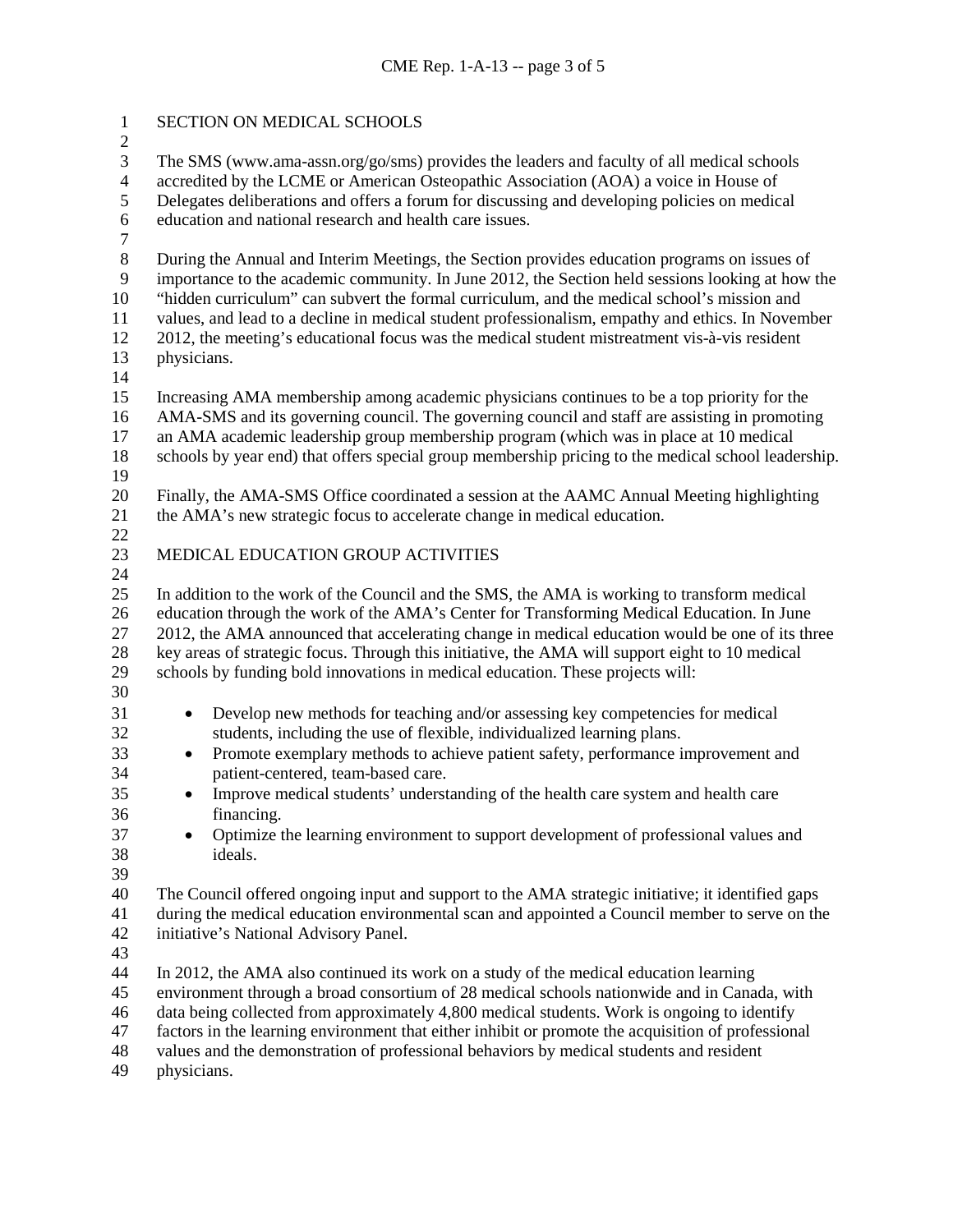As part of the AMA's work in addressing these and other critical issues in medical education, staff supports and coordinates the work of Reference Committee C at the Annual Meeting of the AMA House of Delegates and Reference Committee K at the Interim Meeting. This work helps ensure 4 that AMA policy and activities reflect the needs of academic physicians as well as medical<br>5 students, resident/fellow physicians, and patients. students, resident/fellow physicians, and patients. 6<br>7 7 The monthly email newsletter *AMA MedEd Update*, distributed free to 30,000 subscribers, provides<br>8 news. information, and updates on medical education activities at the AMA and other news, information, and updates on medical education activities at the AMA and other organizations. *Undergraduate Medical Education*  The LCME, sponsored by the AMA and the AAMC, is responsible for accrediting medical education programs in the US and, in collaboration with the Committee on the Accreditation of Canadian Medical Schools, in Canada. During 2012, five additional medical schools received LCME preliminary accreditation, bringing the total number of accredited medical schools in the United States to 141. In addition, three applicant schools are in the pipeline for accreditation by the LCME. Information on developing medical schools is available at www.lcme.org. 20 During 2012, the LCME received renewed recognition by the United States Department of<br>21 Education. The LCME also began the process to obtain recognition from the World Federat Education. The LCME also began the process to obtain recognition from the World Federation for Medical Education. In addition, the AMA and the AAMC formalized their partnership as LCME sponsors in a memorandum of understanding (MOU) outlining their joint, ongoing commitment to supporting the medical education accreditation process. The MOU specifies formation of a new nine-member advisory council, with three members from the AMA, three from the AAMC and three from the LCME, charged with enhancing communication, improving planning and facilitating sharing of best practices. Under the auspices of the LCME, an annual survey is sent to the deans of all LCME-accredited US medical schools. The 2012 survey had a 100% response rate. The survey allows the LCME to track trends related to the curriculum and evaluation methods used in medical schools. Data from the survey are published as Appendix tables in the annual medical education issue of *Journal of the American Medical Association (JAMA)* and shared with members of various stakeholder groups on request. *Graduate Medical Education* The AMA works to ensure the quality of graduate medical education and the appropriate number and mix of physicians. For example, FREIDA Online®, an Internet database with information on more than 9,300 ACGME-accredited and ABMS board-approved GME programs and 1,700 GME teaching institutions, is a popular source of information for medical students. During 2012, FREIDA Online received over 1.5 million visits. Furthermore, the AMA (in collaboration with the AAMC) administered the National GME Census, which collects key residency program and resident/fellow data; these data were published in the medical education issue of *JAMA* and via FREIDA Online. Finally, staff developed and published new editions of the *Graduate Medical* 

*Education Directory*, *Electronic State-level GME Data*, *State Medical Licensure Requirements and* 

*Statistics*, and *Health Care Careers Directory*.